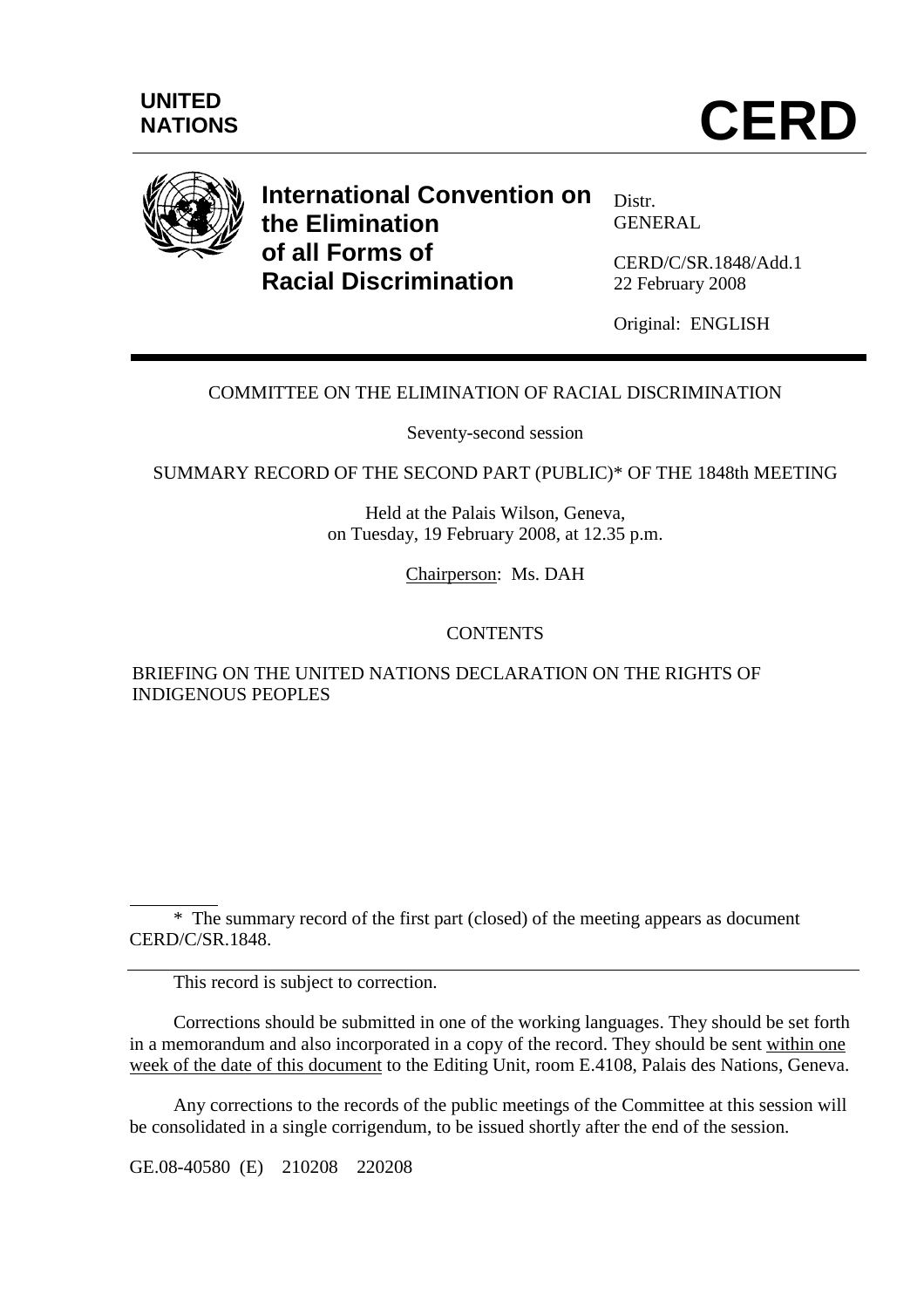### The public part of the meeting was called to order at 12.35 p.m.

### BRIEFING ON THE UNITED NATIONS DECLARATION ON THE RIGHTS OF INDIGENOUS PEOPLES

1. Mr. BURGER (Coordinator, Indigenous Peoples and Minorities Unit, Office of the High Commissioner for Human Rights) recalled that the United Nations Declaration on the Rights of Indigenous Peoples had been adopted on 13 September 2007 by vote, with 144 States in favour, 4 against (Australia, Canada, New Zealand and United States of America) and 11 abstentions (including Colombia, the Russian Federation and some African States). It had been the result of 23 years of negotiations, and had included nine modifications in response to concerns raised by African States during the General Assembly's review of the draft declaration adopted by the Human Rights Council in June 2006.

2. The Declaration would provide a useful framework for negotiation between equals and a way of reconciling Governments and indigenous peoples. It was based on two underlying principles, self-determination and non-discrimination, which were crucial, since many of the problems faced by indigenous peoples during their history had involved the denial of identity and their assimilation into the mainstream. The Declaration made a number of strong suggestions to Member States on how to rectify the situation in the light of those two principles and sought to establish the right of indigenous peoples to maintain their identity.

3. The Declaration recognized indigenous peoples' right to self-determination and therefore their right to autonomy or self-government. It also introduced the relatively new concept of indigenous peoples' free, prior and informed consent on such issues as displacement of indigenous peoples from their lands, use of their cultural property and development priorities. That concept went further than that of consultation, which was reflected in ILO Convention No. 169 concerning Indigenous and Tribal Peoples in Independent Countries.

4. Regarding the issue of land, territories and resources, the Declaration covered the following: recognition of indigenous peoples' spiritual and historical relationship to the land, on which claims to the land had often been based; recognition of their right to lands that they traditionally occupied and owned, as well as important issues concerning lands forming part of their traditional territory that they did not occupy but did use, for example for ceremonial or hunting purposes; recognition of their right to an impartial process of determining peoples' lands; recognition of their right to conservation; restrictions on the use of their land for military purposes; issues relating to determining development priorities on their lands; and issues concerning indigenous peoples' specific forms of land tenure, which were not necessarily in written form. Although article 32 did refer to mineral resources, the Declaration did not specifically mention sub-surface resources, whereas ILO Convention No. 169 (art. 15 (2)) referred to both. However, the reference to "resources" in the Declaration was understood to refer to those on indigenous peoples' lands.

5. The Declaration did not cover definitions of indigenous peoples, and there was no recognition of indigenous peoples' self-identification. However, articles 9 and 33 did establish the right of indigenous peoples to determine members of their own communities. The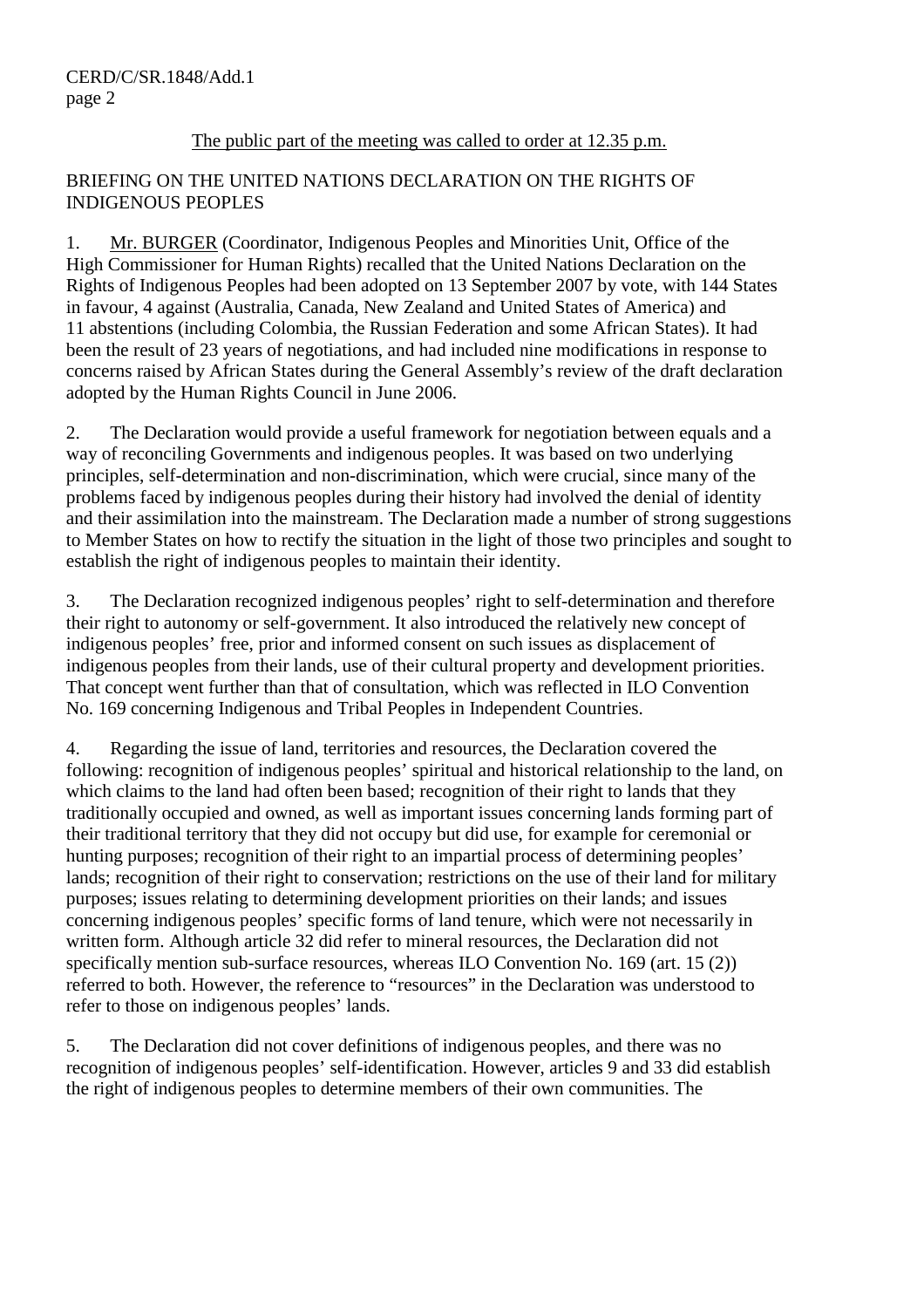Declaration urged third parties such as Governments to ensure that any consultation with indigenous peoples was through their appropriate decision-making institutions. In the past, conflicts had often occurred when Governments believed they were consulting with representatives of indigenous peoples who were not in fact authentic.

6. The phenomenon of urbanization of indigenous peoples, with over 50 per cent of the indigenous peoples in most countries currently living in an urban environment, raised different issues relating to the use of land and resources, as did the situation of recognized, voluntarily isolated indigenous peoples, particularly in Latin America, on whom the impact of outsiders could be and had been devastating. The Human Rights Council, in December 2007, had decided to establish an advisory body on indigenous peoples' rights, which would meet in October 2008.

7. Mr. AVTONOMOV said that, although the autonomy of many indigenous peoples in the Russian Federation had been recognized some 80 years previously, new problems had arisen, and the independent development, culture and languages of some indigenous peoples were under threat. It was therefore vital to continue examining ways in which to harmonize approaches to issues affecting indigenous peoples. A specific problem affecting the Russian Federation and other countries was that of the economic activities of major corporations, especially mining activities. They tended to lead to the destruction of indigenous peoples' lands, and could be a subject for the Committee's discussions on sub-surface resources.

8. Mr. MURILLO MARTÍNEZ requested clarification of the point about sub-surface resources and asked what was the basis of the view that, although they were not mentioned in the Declaration, those resources were understood to belong to indigenous peoples.

9. Mr. CALI TZAY, recalling that five months had passed since the Declaration had been adopted, asked what plans OHCHR had to monitor its implementation and to raise awareness.

10. Mr. THORNBERRY enquired about the Declaration's relationship with other human rights instruments. He wondered whether previous discussions on "hard law" and "soft law" had not underestimated the effect that the Declaration would have as a guide to the interpretation of the "hard-law" instruments.

11. Mr. PETER said that the lack of definition in the Declaration constituted a major weakness. He asked whether Mr. Burger perceived the adoption of the Declaration as a step towards a convention on the rights of indigenous peoples.

12. Mr. KJAERUM asked to what extent OHCHR's Indigenous Peoples and Minorities Unit had the capacity to follow up the Committee's recommendations on indigenous peoples and what impact the recommendations had on the Unit's work.

13. Mr. BURGER (Coordinator, Indigenous Peoples and Minorities Unit) said that the Unit was increasing its work in the Russian Federation, for example in training indigenous peoples.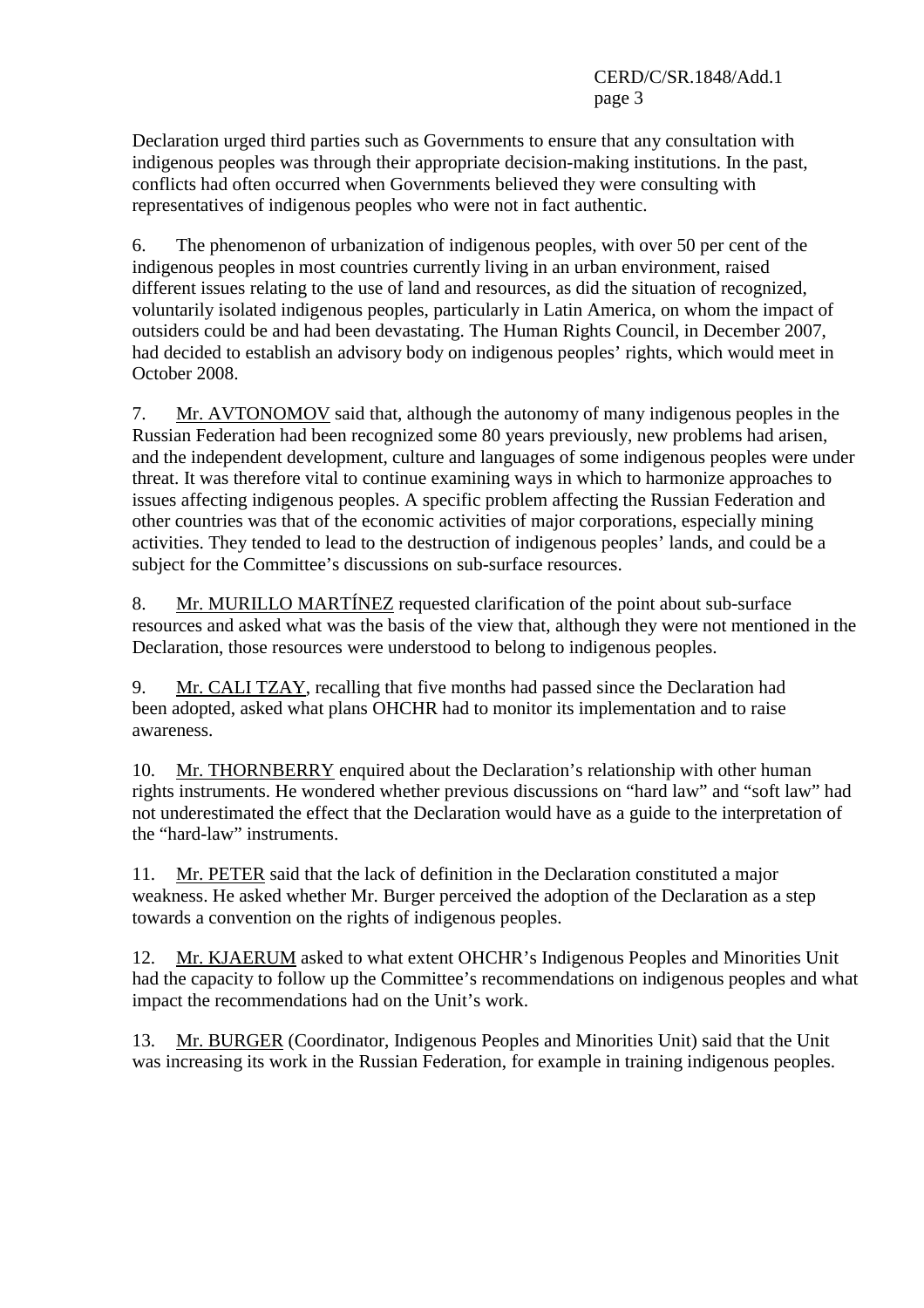CERD/C/SR.1848/Add.1 page 4

He and the Minister for Foreign Affairs had discussed the prospect of holding a workshop on the issue of private-sector natural-resource companies and indigenous peoples' lands, where many of the world's natural resources were located.

14. In response to the question on sub-surface resources, he pointed out that ILO Convention No. 169 used the term because it recognized that the constitutions of some countries provided that sub-surface resources belonged to the State. He was simply pointing out to Committee members that the Declaration did not enter into that controversial area, rather than offering an interpretation. There were, however, many references to obtaining indigenous peoples' consent in order to develop economic activities on their lands. There was therefore potential for successful arrangements between the State and indigenous peoples concerning mineral exploitation.

15. As to plans to follow up adoption of the Declaration, the Unit intended to brief all the treaty bodies on the Declaration and had arranged to meet the Inter-Agency Support Group on Indigenous Issues in order to discuss how to integrate the Declaration into the work of the United Nations system. A communications strategy on the Declaration had been developed, in connection with the sixtieth anniversary of the Universal Declaration of Human Rights. Many OHCHR field offices had already held meetings on the Declaration and some had begun to translate it into languages other than the official United Nations languages. There was still much work to be done, and suggestions and ideas would be welcome.

16. The Declaration was indeed an example of the potential for "soft law" to be used as a tool for interpreting "hard law". The reason for briefing the Committee was precisely that it could draw on the Declaration in making recommendations to States. A recent judgement by the Supreme Court of Belize had referred to the Declaration in determining the land rights of Mayan indigenous peoples.

17. There was no specific self-determination process for indigenous peoples, since self-determination was the same for everyone. However, most indigenous peoples had asserted that they were not looking to create new States since they were already living on their traditional lands. The Declaration did allow exploration of the difficult issue of self-determination, and enabled parties to come together as equal partners to find solutions.

18. The fact that there was no definition of indigenous peoples in the Declaration reflected indigenous peoples' wish not to be defined by others, as had been done throughout their history, and to put the emphasis on self-identification. Any issues that might arise in the future regarding the implementation of the Declaration would be addressed by indigenous peoples and States on an ad hoc basis.

19. Discussions had taken place about a convention on the rights of indigenous people. Any further opportunities to meet with the Committee to discuss promotion of the Declaration would be welcomed. The Committee's recommendations were important and influential in the Unit's work, and had been used extensively by indigenous peoples in arguing their case internationally. They were also useful for the purposes of technical cooperation and determining